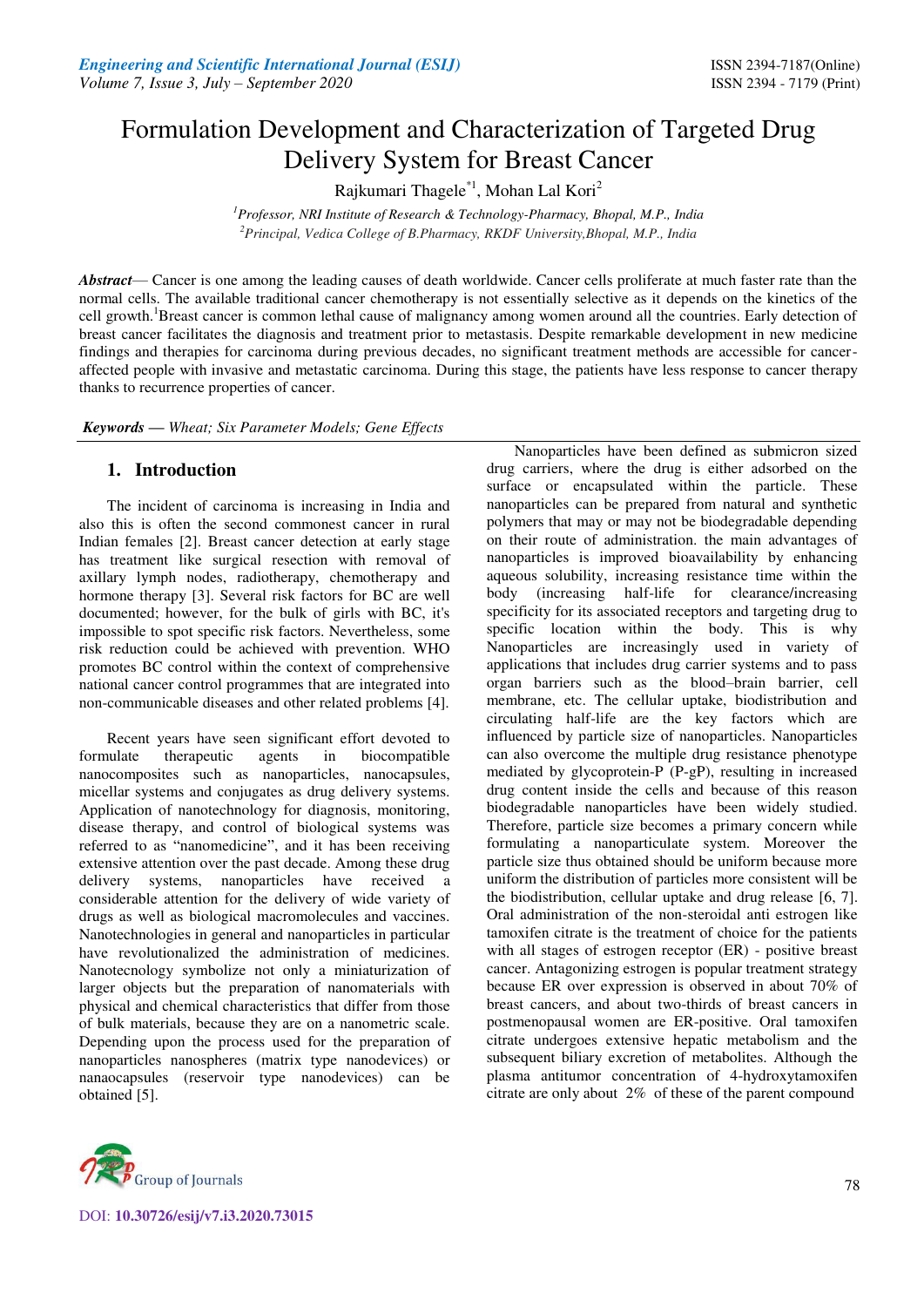## *Engineering and Scientific International Journal (ESIJ)* **ISSN 2394-7187(Online) ISSN 2394-7187(Online)** *Volume 7, Issue 3, July – September 2020* ISSN 2394 - 7179 (Print)

this metabolite has been reported compound to be about 100 times quite as an tamoxifen than tamoxifen citrate. Tamoxifen citrate can have harmful long-term side effects such as the development of endometrial cancer, or an acquired tamoxifen citrate resistance leading to further tumor progression. Other side effects include liver cancer, increased blood clotting and ocular side effects such as retinopathy and corneal opacities [8] and development of drug resistance. These unwanted effects of tamoxifen citrate as well as various barriers to the effective administration of the drug to tumor demands targeted delivery to the site of tumor ad enhanced uptake by the tumor cells [9].

Recent research efforts have been directed towards developing safe and efficient chitosan based nanoparticulate drug delivery systems. Chitosan is a polysaccharide, composed of 2-amino-2-deoxy-ß-D glucan composed with glycosidic linkages. Compared to several other natural polymers, chitosan features a charge and is mucoadhesive. Therefore, it is used extensively in drug delivery applications. Chitosan is obtained from the deacetylation of chitin, a naturally occurring and<br>abundantly available biocompatible polysaccharide abundantly available biocompatible chitosan is insoluble in acidic solution (PH<6.4) as a result of the protonation of the amino groups on the Dglucosamine residues. Because of its advantageous properties including biodegradability, biocompatibility, anti-bacteria and non toxicity, chitosan can be used in the fields of food processing, pharmaceuticals, cosmetics, biomaterials and agriculture [10]. In the present work, we focus on the preparation and systemic characterization of tamoxifen loaded biodegradable polymeric nanoparticles by the ionotropic gelation method. Effects of various process as well as formulation variables were carried out first to identify, in terms of small particle size and high encapsulation efficiency.

## **2. Materials and methods Materials**

Tamoxifen citrate (Batch No.08160202 and TC/011/03/16) was received as gift from Khandelwal Laoratories Pvt. Ltd. Wagle Industrial Estate, Thane and Bioxera Pharma Pvt. Ltd. Ambernath (E), Thane, Maharashtra, India. Chitosan was obtained from Central Institute of Fisheries (Pune). All other chemicals were high purity grade and obtained from commercial source.

## *2.1 Fourier Transform Infra Red Spectroscopy*

The infrared spectroscopy of the samples was carried out to ascertain identity of the drug and polymers. A mixture of was prepared by triturating 3-5mg of drug with 100-150 mg of Potassium bromide in Quartz pestle and mortar. The mixture was then placed in sample holder in IR partition and scanned wave number 4000-450 cm -1



using FTIR spectrophotometer (Model IR Prestige- 21, Shimadzu, Japan). The observed peaks were compared with those reported (Brittain, 2011) for functional groups.

### *2.2 Preparation of Tamoxifen Citrate Loaded Nanoparticles*

Chitosan nanoparticles were prepared as per procedure reported by Calvo *et.al*., (1997) with suitable modifications based on ionotropic gelation of chitosan with TPP anions. Chitosan (2.0mg/ml) will be dissolved in aqueous acetic acid (pH 4.0) and Sodium Tripolyphosphate (1.0 mg/ml) was dissolved in purified water. Drug (10%) was added to TPP solution and stirred for 5 mins using magnetic stirrer.

Finally, 1.5 ml of drug containing TPP solution was added to 4ml of the chitosan solution through syringe needle under magnetic stirring at room temperature thereby leading to formation of drug loaded chitosan nanoparticles at room temperature. The milky dispersion formed was centrifuged at 10000 rpm at 4˚C for 30 min. The supernatant was discarded and sediments were sonicated for 30 mins and analyzed for further studies.

## *2.3 Characterization of Nanoparticles*

## *2.3.1 Particle Size Analysis*

The particle size, zeta potential and polydispersity index of prepared formulation was measured by Photon correlation spectrophotometer using Zeta Sizer Nano Series (Malvern Instruments Ltd., Malvern UK). The dispersion of NPs was diluted with purified water according to the mass concentration.

## *2.3.2 Transmission Electron Microscopy*

TEM analysis was performed to examine the morphological characteristics of the formulation. The samples were stained with  $2\%$  (w/v) phosphotungustic acid for 30 s and placed on copper grids with films for viewing at an accelerating voltage of 200 kV.

#### *2.3.3 Zeta Potential Analysis*

Zeta Potential Analysis was measured using the Zetasizer NanoSeries (Malvern Instruments Ltd., Malvern UK). The sample diluted with distilled water. The pH was between 6.0and 7.0.

## *2.3.4 Entrapment Efficiency*

For determination of entrapment efficiency of formulation, methanol was used as a solvent and determined spectrophotometrically at 276 nm against